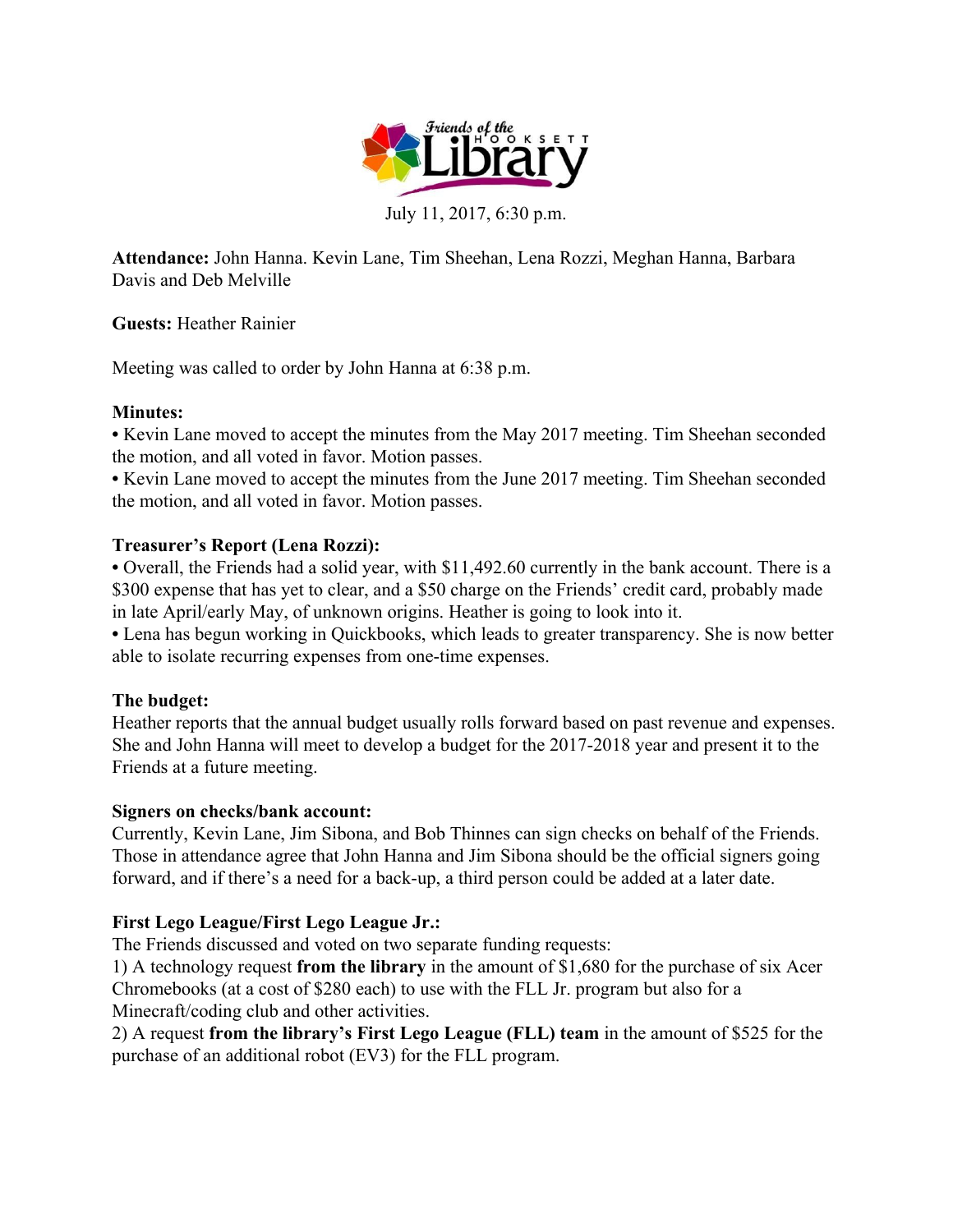• Background on the Chromebook request: The national FLL Jr. now requires each FLL Jr. team to use the WeDo 2.0 program, so each team now needs access to a tablet or laptop. Heather Rainier reports that the library has already purchased one Acer Chromebook to "test it out." **Tim Sheehan moved to approve the library's request of \$1,680 for the purchase of six Acer Chromebooks, under the condition that they will also support Minecraft. Meghan Hanna seconded the motion, and all voted in favor. The motion passes.**

(There is also discussion about placing a Friends of the Hooksett Library sticker and/or personalized "skins" or wraps for the Chromebooks to increase public awareness of the Friends' gift.)

**•** Background on the EV3 robot request: There are ten kids currently in the FLL program, and the library owns one robot (purchased in 2014), for a ratio of 10 kids/1 robot. An additional robot would result in a more manageable 5/1 ratio. Additionally, there are 50-60 kids currently in the FLL Jr. program, many of whom may want to move up to the FLL level. At some point, the Friends will have to discuss the expense of fielding additional teams.

**Tim Sheehan moved to approve the second request for \$525 to purchase a second robot (EV3) for the First Lego League team. Kevin Lane seconded the motion, and all voted in favor. The motion passes.**

The Friends also discussed increasing participant fees.

**Barbara Davis moved to increase the participant fees for the FLL program from \$20 to \$30 and for the FLL Jr. program from \$15 to \$25. Tim Sheehan seconded the motion, and all voted in favor. The motion passes.**

The group decided to table the discussion on funding a second FLL team for a future meeting. Perhaps Jim Sibona could produce a write-up on the feasibility of adding a second team?

#### **Librarian's Report (Heather Rainier):**

**•** The library has approximately \$1,200 pledged from area businesses to purchase the Rock-N-Ride for Donati Park, assuming library patrons meet their 10,000-hour reading goal. We are currently at about 20%.

**•** The library has hired a new Youth Services Librarian, who will work two nights/week, every other Saturday, and school vacations.

**•** Adult Summer Reading program:

• July 27<sup>th</sup>: Folk duo Hungrytown will be performing, and the library is requesting \$300 from the Friends to cover fees and expenses for the concert. (The Friends' budget for this event is \$500; last year, the library only used \$200.) **Barbara Davis moved to approve the library's request for \$300 for the Hungrytown concert. Tim Sheehan seconded. All voted in favor. Motion passes.**

• The library also requested up to \$250 to purchase prizes for the adult summer reading program. **Barbara Davis moved to approve the library's request for up to \$250 for prizes for the adult summer reading program. Deb Melville seconded, and all voted in favor. Motion passes.**